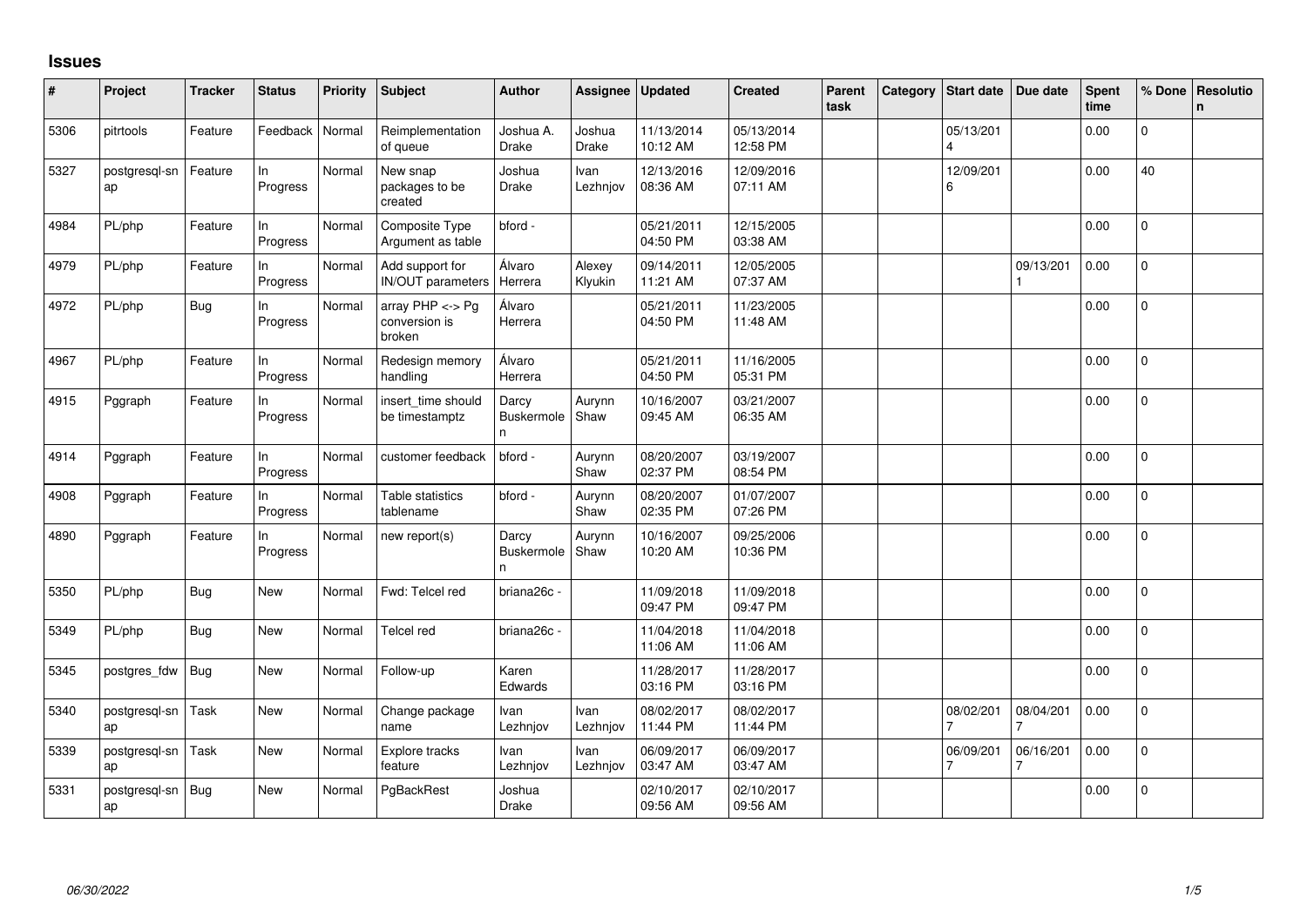| $\#$ | Project             | <b>Tracker</b> | <b>Status</b> | <b>Priority</b> | <b>Subject</b>                                                               | <b>Author</b>          | Assignee          | Updated                | <b>Created</b>         | Parent<br>task | Category | Start date                  | Due date                    | Spent<br>time | % Done         | Resolutio<br>n. |
|------|---------------------|----------------|---------------|-----------------|------------------------------------------------------------------------------|------------------------|-------------------|------------------------|------------------------|----------------|----------|-----------------------------|-----------------------------|---------------|----------------|-----------------|
| 5328 | pitrtools           | <b>Bug</b>     | New           | High            | threaded_rsync.py:<br>--delete-excluded<br>causes all files to<br>be deleted | Eric<br>Worden         |                   | 01/17/2017<br>10:48 AM | 01/17/2017<br>10:48 AM |                |          | 01/17/201                   |                             | 0.00          | $\Omega$       |                 |
| 5326 | postgres_fdw        | Bug            | New           | Normal          | Ubuntu Users<br><b>Email List</b>                                            | Melony<br>Scheid       |                   | 11/15/2016<br>07:03 AM | 11/15/2016<br>07:03 AM |                |          |                             |                             | 0.00          | 0              |                 |
| 5321 | postgresgl-sn<br>ap | Task           | New           | Normal          | Make postgres a<br>systemd daemon                                            | Ivan<br>Lezhnjov       |                   | 10/28/2016<br>06:34 AM | 10/28/2016<br>06:34 AM |                |          | 10/28/201<br>6              |                             | 0.00          | $\mathbf 0$    |                 |
| 5318 | postgres_fdw        | Bug            | New           | Normal          | C-Level, VP-Level,<br>Directors and<br><b>Manager Contacts</b>               | Tatum Lau              |                   | 06/08/2016<br>07:52 AM | 06/08/2016<br>07:52 AM |                |          |                             |                             | 0.00          | $\mathbf 0$    |                 |
| 5317 | postgres_fdw        | Bug            | <b>New</b>    | Normal          | Jonie Bittenbender                                                           | Jonie<br>Bittenbende   |                   | 01/26/2016<br>10:56 PM | 01/26/2016<br>10:56 PM |                |          |                             |                             | 0.00          | $\Omega$       |                 |
| 5316 | postgres_fdw        | Bug            | New           | Normal          | (no subject)                                                                 | Julieta<br>Clubb       |                   | 01/18/2016<br>04:11 AM | 01/18/2016<br>04:11 AM |                |          |                             |                             | 0.00          | $\mathbf 0$    |                 |
| 5315 | pitrtools           | Feature        | New           | Normal          | cmd_standby: Data<br>Directory vs.<br>Configuration<br>Directory?            | Michael<br>Vitale      | Michael<br>Vitale | 05/14/2015<br>03:57 PM | 05/14/2015<br>03:57 PM |                |          | 05/14/201<br>5              |                             | 0.00          | 0              |                 |
| 5312 | postgres_fdw        | Bug            | <b>New</b>    | Normal          | <b>AutoDesk Users</b>                                                        | Kina<br>Lawrence       |                   | 03/09/2015<br>07:36 AM | 03/09/2015<br>07:36 AM |                |          |                             |                             | 0.00          | $\overline{0}$ |                 |
| 5303 | postgres_fdw        | Bug            | <b>New</b>    | Normal          | [SPAM] Good<br>shoes good prices                                             | Alvherre -             |                   | 05/11/2014<br>09:24 AM | 05/11/2014<br>09:24 AM |                |          |                             |                             | 0.00          | $\Omega$       |                 |
| 5301 | postgres_fdw        | Bug            | New           | Normal          | My husband loves<br>Jacob & Co                                               | Postgres<br>fdw        |                   | 05/08/2014<br>03:17 AM | 05/08/2014<br>03:17 AM |                |          |                             |                             | 0.00          | $\Omega$       |                 |
| 5292 | postgres fdw        | Bug            | New           | Normal          | [SPAM] Good<br>shoes good prices                                             | Ladyregina             |                   | 04/11/2014<br>02:06 PM | 04/11/2014<br>02:06 PM |                |          |                             |                             | 0.00          | 0              |                 |
| 5291 | postgres_fdw        | Bug            | New           | Normal          | Great watches at<br>cut-prices                                               | Jkawasaki <sub>`</sub> |                   | 04/11/2014<br>07:30 AM | 04/11/2014<br>07:30 AM |                |          |                             |                             | 0.00          | $\Omega$       |                 |
| 5265 | pitrtools           | Feature        | New           | Normal          | Avoid the need to<br>manually edit<br>postgresgl.conf<br>files               | Alexey<br>Klyukin      | Alexey<br>Klyukin | 05/22/2013<br>05:40 AM | 09/17/2012<br>04:13 AM |                |          | 09/17/201<br>$\overline{c}$ | 09/30/201<br>$\overline{c}$ | 0.00          | $\Omega$       |                 |
| 5263 | pitrtools           | Discussio<br>n | New           | Normal          | PITRTools ini<br>configuration files<br>are too complex                      | Alexey<br>Klyukin      | Alexey<br>Klyukin | 05/22/2013<br>05:41 AM | 09/17/2012<br>04:03 AM |                |          | 09/17/201<br>$\overline{c}$ | 09/30/201<br>2              | 0.00          | $\mathbf 0$    |                 |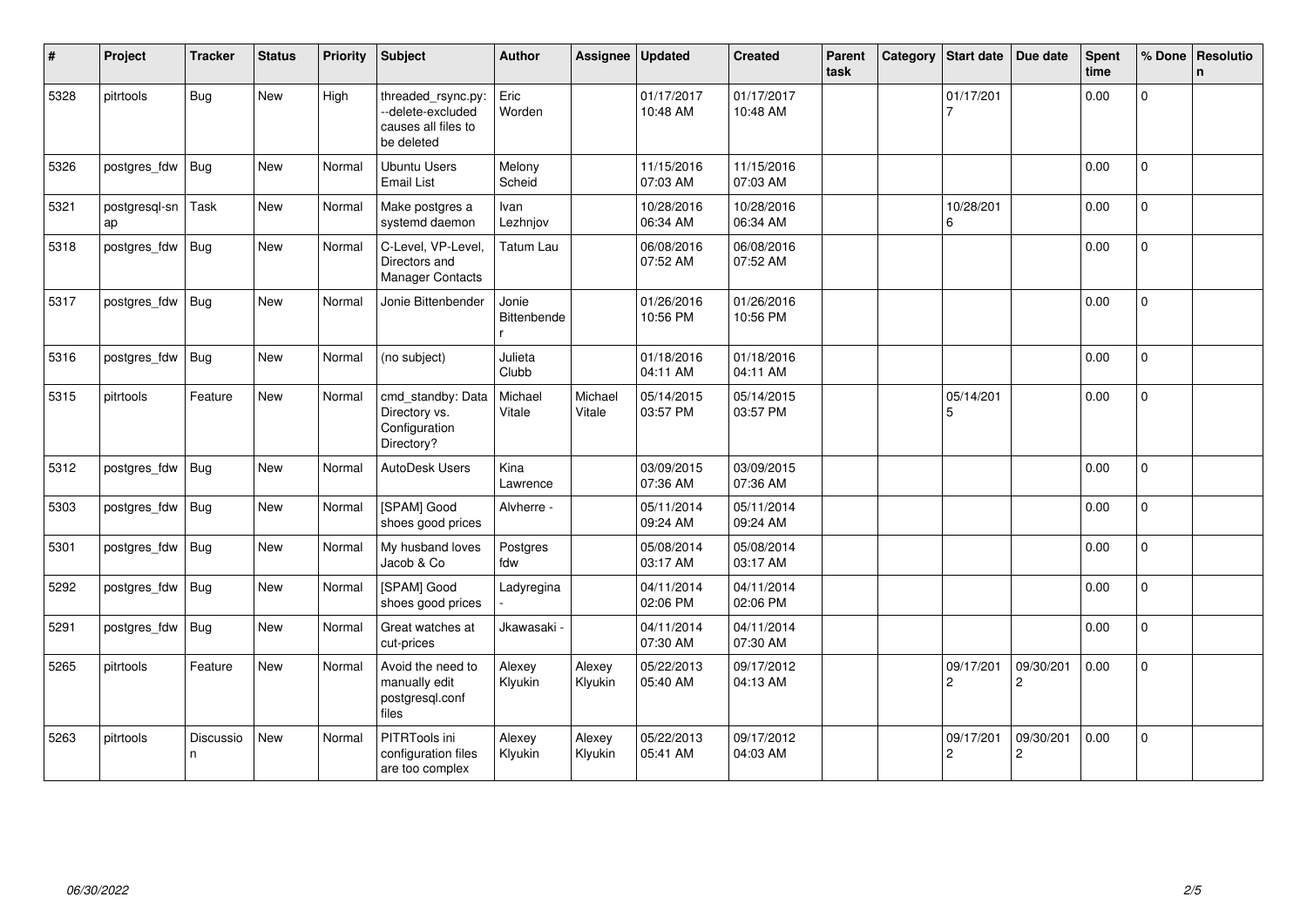| #    | Project     | <b>Tracker</b>        | <b>Status</b> | <b>Priority</b> | <b>Subject</b>                                                                                               | <b>Author</b>     | Assignee          | <b>Updated</b>         | <b>Created</b>         | Parent<br>task | Category | Start date               | Due date  | <b>Spent</b><br>time | % Done         | Resolutio<br>$\mathbf n$ |
|------|-------------|-----------------------|---------------|-----------------|--------------------------------------------------------------------------------------------------------------|-------------------|-------------------|------------------------|------------------------|----------------|----------|--------------------------|-----------|----------------------|----------------|--------------------------|
| 5260 | PL/php      | <b>Bug</b>            | <b>New</b>    | High            | The function could<br>not return varchar<br>string -- When<br>there is function<br>definition in<br>includes | anthony<br>chen   |                   | 11/04/2011<br>08:57 AM | 11/02/2011<br>11:16 PM |                |          | 11/02/201                | 11/11/201 | 0.00                 | $\Omega$       |                          |
| 5259 | PL/php      | Feature               | <b>New</b>    | Normal          | Add support for<br>anonymous DO<br>blocks.                                                                   | Alexey<br>Klyukin |                   | 05/27/2011<br>05:52 AM | 05/27/2011<br>05:52 AM |                |          | 05/27/201                |           | 0.00                 | $\mathsf{O}$   |                          |
| 5258 | PL/php      | Bug                   | <b>New</b>    | Normal          | Get rid of the<br>trusted PL/PHP                                                                             | Alexey<br>Klyukin |                   | 05/27/2011<br>05:43 AM | 05/27/2011<br>05:43 AM |                |          | 05/27/201                |           | 0.00                 | $\mathsf{O}$   |                          |
| 5257 | postgres.js | Support               | <b>New</b>    | Normal          | method to catch<br>error on<br>connection?                                                                   | Rick<br>Harding   |                   | 05/26/2011<br>09:15 AM | 05/26/2011<br>09:15 AM |                |          | 05/26/201                |           | 0.00                 | $\Omega$       |                          |
| 5256 | PL/php      | <b>Discussio</b><br>n | <b>New</b>    | Normal          | Creating a PL/php<br>distribution                                                                            | Joshua<br>Drake   |                   | 05/26/2011<br>01:44 PM | 05/21/2011<br>06:36 PM |                |          | 05/21/201                |           | 0.00                 | $\mathbf{0}$   |                          |
| 5255 | PL/php      | Bug                   | <b>New</b>    | Normal          | support<br><b>TRUNCATE</b><br>triggers                                                                       | Álvaro<br>Herrera |                   | 05/21/2011<br>04:29 PM | 05/21/2011<br>04:29 PM |                |          | 05/21/201                |           | 0.00                 | 0              |                          |
| 5236 | PL/php      | Feature               | <b>New</b>    | Normal          | pg_raise to PHP<br>Object                                                                                    | Moisés P.<br>Sena |                   | 07/29/2010<br>11:08 AM | 07/29/2010<br>11:07 AM |                |          | 07/29/201<br>$\Omega$    |           | 0.00                 | $\overline{0}$ |                          |
| 5235 | PL/php      | Feature               | <b>New</b>    | Normal          | SPI Object and not<br>function                                                                               | Moisés P.<br>Sena |                   | 07/29/2010<br>10:48 AM | 07/29/2010<br>10:48 AM |                |          | 07/29/201<br>$\mathbf 0$ |           | 0.00                 | $\Omega$       |                          |
| 5225 | PL/php      | Bug                   | <b>New</b>    | Normal          | Unable to build<br>PL/php on OS X<br>(PHP 5.3)                                                               | Alexey<br>Klyukin | Alexey<br>Klyukin | 05/27/2011<br>05:05 AM | 06/29/2010<br>05:25 AM |                |          | 06/29/201<br>$\mathbf 0$ |           | 0.00                 | 0              |                          |
| 5000 | Simpycity   | <b>Bug</b>            | <b>New</b>    | Urgent          | <b>Automatic Rollback</b><br>Fix.                                                                            | Lacey<br>Powers   | Aurynn<br>Shaw    | 04/29/2009<br>11:22 AM | 04/29/2009<br>11:22 AM |                |          |                          |           | 0.00                 | $\mathbf 0$    |                          |
| 4993 | Simpycity   | Bug                   | <b>New</b>    | High            | Finish docs                                                                                                  | Aurynn<br>Shaw    | Aurynn<br>Shaw    | 11/25/2008<br>11:31 AM | 11/25/2008<br>11:31 AM |                |          |                          |           | 0.00                 | $\Omega$       |                          |
| 4960 | Pggraph     | Bug                   | <b>New</b>    | High            | pg error of<br>pggraph_2_2                                                                                   | Devrim<br>Gunduz  | Aurynn<br>Shaw    | 12/30/2008<br>09:09 AM | 12/30/2008<br>09:09 AM |                |          |                          |           | 0.00                 | $\mathsf{O}$   |                          |
| 4959 | Pggraph     | <b>Bug</b>            | New           | High            | Upgrade all present<br>pggraph clients to<br>pggraph_2_2                                                     | Aurynn<br>Shaw    | Aurynn<br>Shaw    | 07/28/2008<br>08:07 AM | 07/28/2008<br>08:07 AM |                |          |                          |           | 0.00                 | $\mathbf 0$    |                          |
| 4958 | Pggraph     | <b>Bug</b>            | New           | High            | Fix the "Help I have<br>no data" problem<br>with pggraph.                                                    | Aurynn<br>Shaw    | Aurynn<br>Shaw    | 07/25/2008<br>11:37 AM | 07/25/2008<br>11:37 AM |                |          |                          |           | 0.00                 | $\Omega$       |                          |
| 4956 | Pggraph     | Bug                   | <b>New</b>    | High            | dbrollup.py needs<br>to support pggraph<br>2.2                                                               | Aurynn<br>Shaw    | Aurynn<br>Shaw    | 07/25/2008<br>08:02 AM | 07/25/2008<br>08:02 AM |                |          |                          |           | 0.00                 | $\mathsf{O}$   |                          |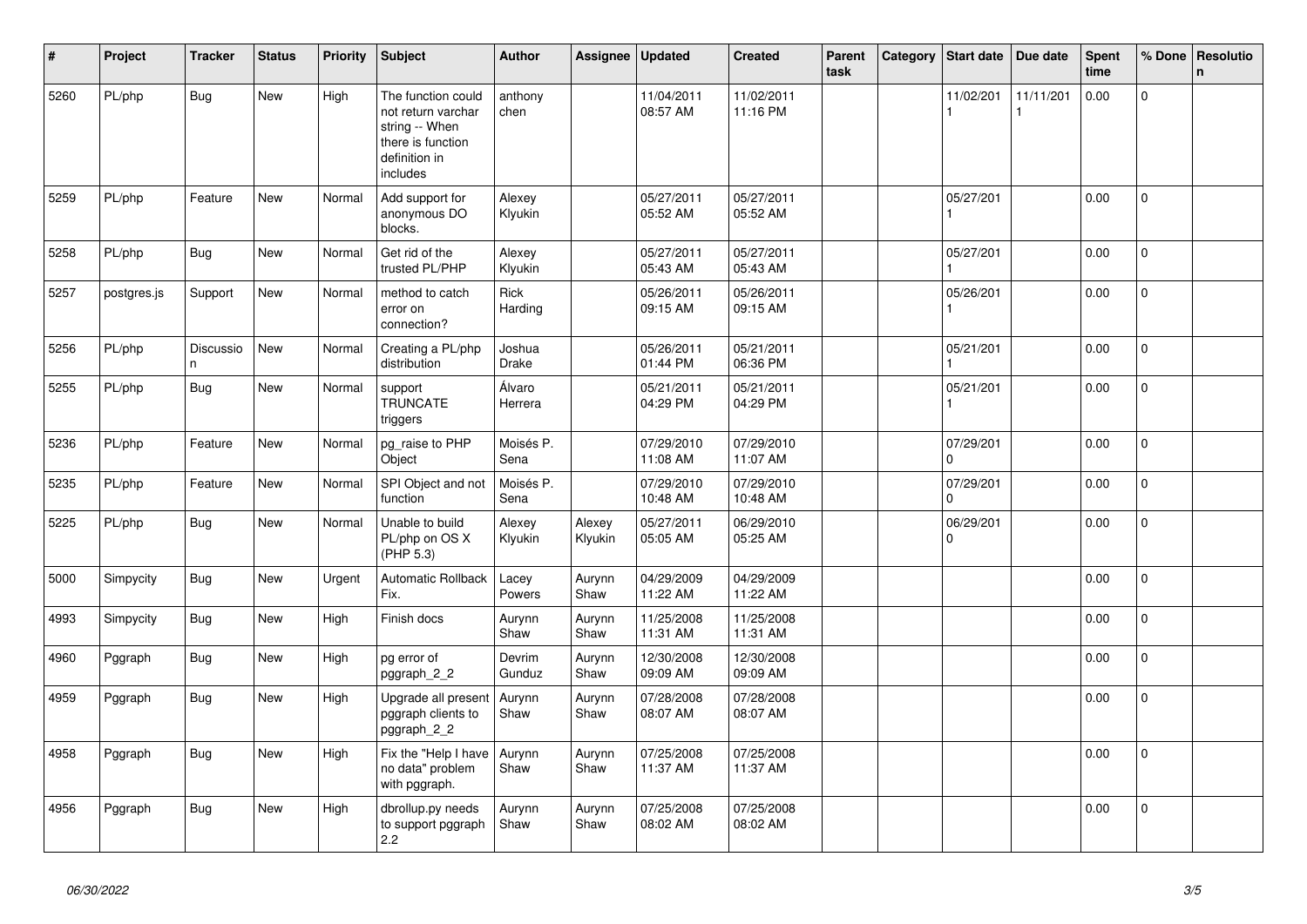| $\vert$ # | Project | <b>Tracker</b> | <b>Status</b> | <b>Priority</b> | <b>Subject</b>                                                 | <b>Author</b>                   | Assignee       | <b>Updated</b>         | <b>Created</b>         | Parent<br>task | Category | <b>Start date</b> | Due date | <b>Spent</b><br>time | % Done         | Resolutio<br>$\mathsf{n}$ |
|-----------|---------|----------------|---------------|-----------------|----------------------------------------------------------------|---------------------------------|----------------|------------------------|------------------------|----------------|----------|-------------------|----------|----------------------|----------------|---------------------------|
| 4954      | Pggraph | <b>Bug</b>     | New           | High            | pggraph_clients                                                | Aurynn<br>Shaw                  | Aurynn<br>Shaw | 07/25/2008<br>07:59 AM | 07/25/2008<br>07:59 AM |                |          |                   |          | 0.00                 | $\Omega$       |                           |
| 4952      | Pggraph | Bug            | <b>New</b>    | High            | Help interface                                                 | Aurynn<br>Shaw                  | Aurynn<br>Shaw | 07/21/2008<br>10:40 AM | 07/21/2008<br>10:40 AM |                |          |                   |          | 0.00                 | $\mathsf{O}$   |                           |
| 4951      | Pggraph | <b>Bug</b>     | New           | High            | Document date<br>range behaviour                               | Aurynn<br>Shaw                  | Aurynn<br>Shaw | 07/21/2008<br>10:44 AM | 07/21/2008<br>10:38 AM |                |          |                   |          | 0.00                 | $\mathbf 0$    |                           |
| 4950      | Pggraph | <b>Bug</b>     | <b>New</b>    | High            | Write unit tests                                               | Aurynn<br>Shaw                  | Aurynn<br>Shaw | 07/17/2008<br>05:02 PM | 07/17/2008<br>05:02 PM |                |          |                   |          | 0.00                 | $\mathbf{0}$   |                           |
| 4949      | Pggraph | <b>Bug</b>     | <b>New</b>    | High            | Document<br>behaviour                                          | Aurynn<br>Shaw                  | Aurynn<br>Shaw | 07/21/2008<br>10:44 AM | 07/17/2008<br>04:59 PM |                |          |                   |          | 0.00                 | $\mathbf 0$    |                           |
| 4948      | Pggraph | Bug            | New           | High            | in pggraph_table,<br>prevent crash if no<br>tables present     | Aurynn<br>Shaw                  | Aurynn<br>Shaw | 07/16/2008<br>09:42 PM | 07/16/2008<br>09:42 PM |                |          |                   |          | 0.00                 | $\Omega$       |                           |
| 4947      | Pggraph | Bug            | New           | High            | Do testing of data<br>arrays                                   | Aurynn<br>Shaw                  | Aurynn<br>Shaw | 07/16/2008<br>09:01 PM | 07/16/2008<br>09:01 PM |                |          |                   |          | 0.00                 | 0              |                           |
| 4945      | Pggraph | <b>Bug</b>     | <b>New</b>    | High            | Force all graphs to<br>abort if non-specific<br>data specified | Aurynn<br>Shaw                  | Aurynn<br>Shaw | 07/16/2008<br>10:14 PM | 07/15/2008<br>03:32 PM |                |          |                   |          | 0.00                 | 0              |                           |
| 4943      | Pggraph | Bug            | New           | Low             | <b>Future Planning</b><br>and Ideas                            | Aurynn<br>Shaw                  | Aurynn<br>Shaw | 07/16/2008<br>10:14 PM | 07/14/2008<br>11:32 AM |                |          |                   |          | 0.00                 | 0              |                           |
| 4940      | Pggraph | <b>Bug</b>     | <b>New</b>    | High            | Remove prefixes                                                | Aurynn<br>Shaw                  | Aurynn<br>Shaw | 07/14/2008<br>11:05 AM | 07/14/2008<br>11:05 AM |                |          |                   |          | 0.00                 | $\Omega$       |                           |
| 4937      | Pggraph | Bug            | New           | High            | Modification of DB<br>Client code for date<br>ranges           | Aurynn<br>Shaw                  | Aurynn<br>Shaw | 07/16/2008<br>10:14 PM | 07/14/2008<br>10:45 AM |                |          |                   |          | 0.00                 | 0              |                           |
| 4936      | Pggraph | Bug            | New           | High            | Modify averaging<br>functions                                  | Aurynn<br>Shaw                  | Aurynn<br>Shaw | 07/14/2008<br>10:12 AM | 07/14/2008<br>10:11 AM |                |          |                   |          | 0.00                 | $\mathbf 0$    |                           |
| 4933      | Pggraph | Feature        | New           | Normal          | Feature requests,<br>pggraph                                   | Aurynn<br>Shaw                  | Aurynn<br>Shaw | 03/12/2008<br>12:44 PM | 03/12/2008<br>12:44 PM |                |          |                   |          | 0.00                 | $\overline{0}$ |                           |
| 4932      | Pggraph | Feature        | <b>New</b>    | Normal          | Have pggraph<br>directly access Wiki<br>passwords              | Aurynn<br>Shaw                  | Aurynn<br>Shaw | 12/31/2007<br>10:28 AM | 12/31/2007<br>10:28 AM |                |          |                   |          | 0.00                 | 0              |                           |
| 4931      | Pggraph | Feature        | New           | Normal          | Develop a nagios<br>plugin for pggraph<br>checks               | Devrim<br>Gunduz                | Aurynn<br>Shaw | 12/18/2007<br>07:24 PM | 12/18/2007<br>07:24 PM |                |          |                   |          | 0.00                 | $\Omega$       |                           |
| 4926      | Pggraph | Feature        | New           | Normal          | insert/update/delete   bford -                                 |                                 | Aurynn<br>Shaw | 12/26/2007<br>12:26 PM | 08/20/2007<br>04:15 PM |                |          |                   |          | 0.00                 | $\overline{0}$ |                           |
| 4925      | Pggraph | Feature        | New           | Normal          | Allow graphing<br>specific intervals                           | Darcy<br><b>Buskermole</b><br>n | Aurynn<br>Shaw | 10/16/2007<br>10:28 AM | 07/03/2007<br>08:28 AM |                |          |                   |          | 0.00                 | $\overline{0}$ |                           |